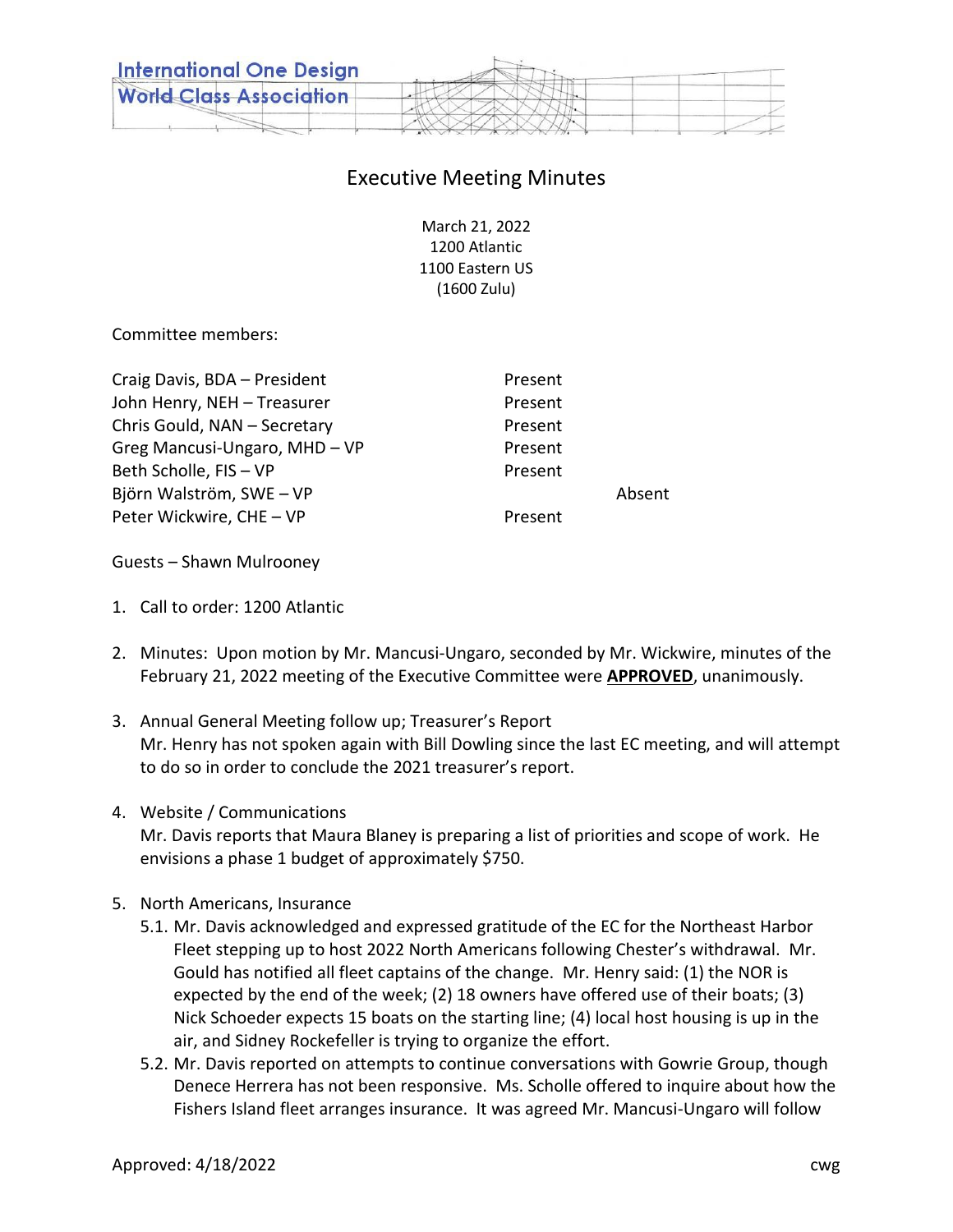

up with Gowrie Group. Mr. Henry indicated NEH, having formerly used Gowrie, now works through another (local) agent.

- 6. Technical Committee / Class Measurer / World Sailing Representative, etc.
	- 6.1. Mr. Wickwire reported that the first meeting of the Technical Committee went well. Its members include Mr. Wickwire (Chester, chair), Lars Berntsson (Sweden), Peter Stahle (Marblehead), Martin Siese (Bermuda), all of whom have extensive pertinent experience. He acknowledged ongoing references and broadly held desire for a "builders manual" that would incorporate notes and instructions for construction and repair. He also said the TC aims to review the Class Rules and consider suggestions for added clarity and efficiency, while also trying to eliminate redundancies.
	- 6.2. Mr. Davis offered a reminder that the TC is asked to develop a succession plan for the Class Measurer who would succeed Kevin Farrar whenever that time comes. He said US Sailing is trying to add emphasis to the measurer role, and that they will make a full time measurer position for the National Authority. Mr. Wickwire said Sail Canada has a course or clinic for measurers, and ours (Mr. Farrar) should look into such a program. Discussion reflected that in practice, actual need for measurer is rare, but essential. Mr. Henry noted that NEH is in possession of the WCA-owned scale.
	- 6.3. Mr. Davis still needs to talk to Peter Rugg about continuing as WCA representative to World Sailing.
- 7. Class Championship Qualifiers standards

Mr. Mancusi-Ungaro presented work of the *ad hoc* "Qualifiers" committee (including himself, Nick Schoeder, Pierre Crosby, Jonathan Farrar, Tormod Lie, Jenifer Miller and Bill McNiven). The committee unanimously recommends raising the minimum threshold to 8 races, and changing the reference from boats that "race" to boats that "start". He went on to say that the committee spent a great deal of time discussing tie-breakers, pointing out that the existing system has a bias toward shorter qualifiers (fewer races). Their recommendations address this bias. See presentation attached. The EC received the presentation favorably, and expressed its appreciation for the committee's work.

8. Status of Fleets

Mr. Mancusi-Ungaro reported that he had spoken with six people from the San Francisco Bay Fleet. He said the fleet is "terribly broken" and that neither side has flexibility or remorse. He suggested to one or more members that the fleet should seek inactive status in accordance with recent bylaw changes.

9. Next Meeting: April 18, 2022. 1100 ET (Noon Atlantic; 1600 Zulu). Mr. Davis indicated he expects to be traveling and unavailable to participate.

## 10. Adjourned 1315 Atlantic